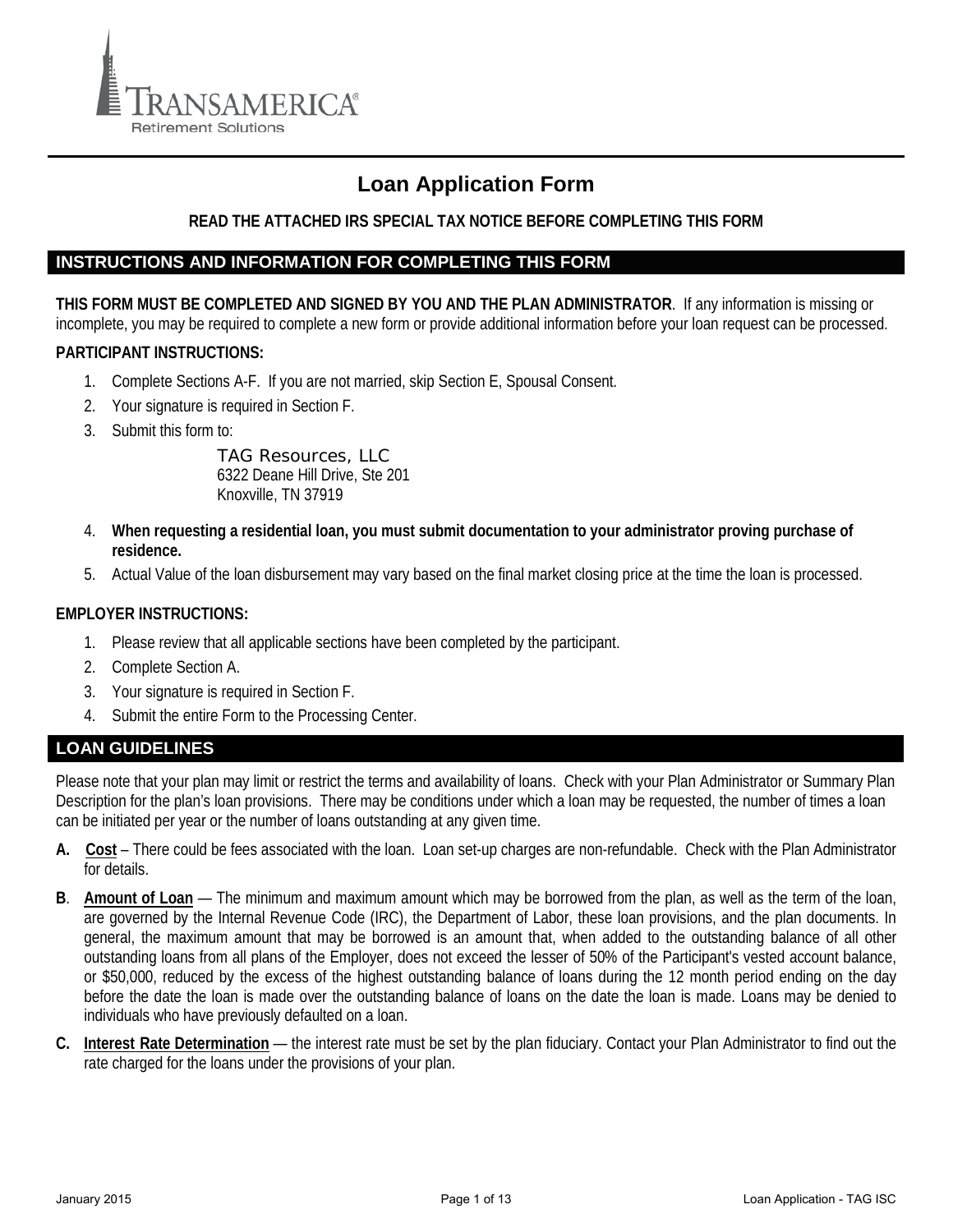# **D. Payment** —

- 1. Payment of the principal and interest of each loan shall be made through payroll deduction through your Employer. Other options may be available; contact the Plan Administrator for more information.
- 2. Principal payments and interest payments shall be reinvested in a Participant's account in accordance with the Participant's investment election in effect at the time the payments are received.
- **E. Default** A loan shall be in default if any of the following occurs:
	- (a) The Participant or Beneficiary fails to make a payment by the due date. In the event payment is not received by the last day of the calendar quarter following the calendar quarter in which the loan payment is due, a deemed distribution will occur. This means that the outstanding loan amount (principal and interest) on the date of default is considered taxable income to the Participant. After a loan is deemed distributed, interest shall continue to accrue on the entire outstanding balance but shall not be considered taxable income to the Participant. Interest will continue to accrue on the entire outstanding balance and such outstanding balance shall be taken into account for purposes of determining the maximum amount of any subsequent loan. This additional accruing interest shall not be treated as an additional loan and shall not result in an additional deemed distribution. Such accruing interest shall, however, be included in the Participant's account balance for all other purposes of the Plan.
	- (b) If the plan does not allow for loan repayments after termination, your loan will be defaulted after you separate from service. If the balance is not paid in full, the outstanding balance will be treated as a distribution and you may be subject to additional taxes and penalties.
- **F**. **Repayment during leave of absence** Loan repayments may be suspended by the Participant or a Beneficiary (who is also an Employee) during a period of unpaid authorized leave of absence of up to a maximum of twelve (12) months, but the term of the loan will not be extended due to the leave of absence. At the end of the 12-month suspension period, or, if earlier, the date repayment again commences, the amount of the installment shall be recalculated so that repayment is completed by the original loan term. If the term of the loan expires while the Participant or Beneficiary is on leave, repayment must nevertheless be completed by the end of the term.

Not withstanding the foregoing, loan repayments may be suspended by such Participant or Beneficiary during a period of qualified military leave.

**G**. **Prepayment** — Prepayment in full **(partial payments are not allowed)** of the outstanding loan principal and the accrued interest may be made by the next loan payment due date. Arrangements for a full payment must be made by obtaining a prepayment figure no more than two weeks in advance of the payoff. Full payments must be made by cashier's check or money order. For a loan payoff balance please refer to [www.TA-Retirement.com.](http://www.ta-retirement.com/)

## **H**. **Loan Disbursements** —

- 1. All checks will be sent to the Participant.
- 2. Loan recipients understand that any outstanding loan amount will reduce the amount available for a loan.
- 3. In the event of the Participant's death, all outstanding loan principal and accrued interest shall be treated as a distribution from the plan on the date of death. The loan cannot be transferred to or assumed by the Participant's beneficiary. If the loan was not repaid prior to the date of death, any cash distribution, including the qualified pre-retirement survivor annuity, will be made net of any outstanding loan obligation. In addition, the amount of the outstanding loan will be reported as a taxable distribution to the Participant or the Participant's estate, as applicable.
- **I**. **Application of Funds** The disbursement of monies from your account to fulfill the loan amount will be on a prorated basis from all available investment options. Only the Participant's vested account balance will be used to calculate the maximum loan amount if vesting applies.
- **J. Loan Documents** Loan documents are made available to the participant via [www.TA-Retirement.com.](http://www.ta-retirement.com/) In order to access the documents, the participant would login to their account and go to the Loans page, which is located under Transactions.
- **K. Loan Refinance** Many loans are restricted to a 5 year repayment period from the date the original loan was issued. In few instances, a loan may be able to be refinanced to allow a new 5 year repayment period. Plan documents and all outstanding loans will be reviewed by the Plan Administrator to ensure that the loans comply with the plan's terms.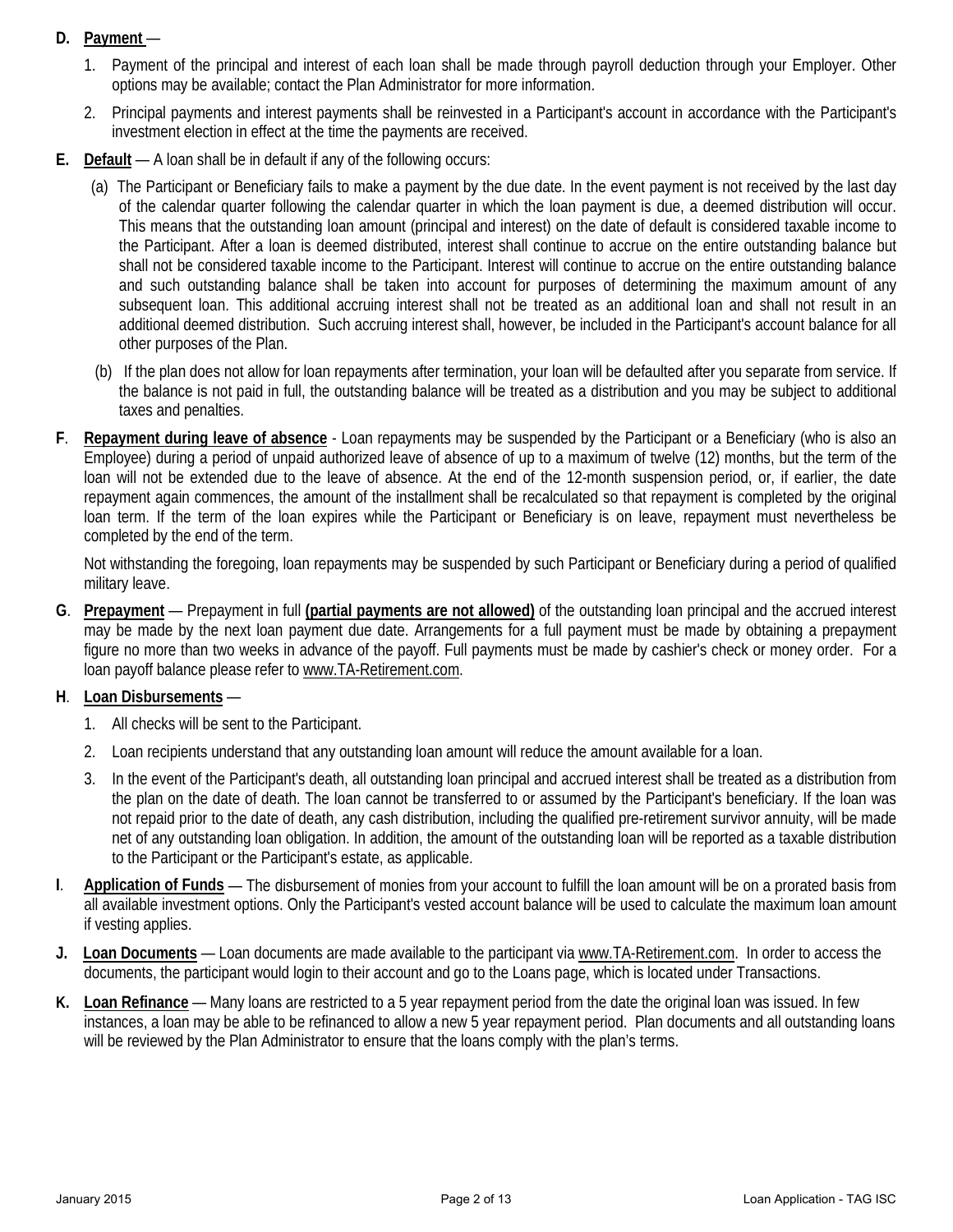# **SECTION A. EMPLOYER INFORMATION**

Company/Employer Name

r

| Plan Name                                                                                                                                         | <b>Contract Number</b><br>Division Number (if applicable)       |               |  |  |  |
|---------------------------------------------------------------------------------------------------------------------------------------------------|-----------------------------------------------------------------|---------------|--|--|--|
|                                                                                                                                                   |                                                                 |               |  |  |  |
| SECTION B. PARTICIPANT INFORMATION - PLEASE PRINT                                                                                                 |                                                                 |               |  |  |  |
| Social Security No.                                                                                                                               | Date of Birth (mmddyyyy) Date of Hire (mmddyyyy) E-mail Address |               |  |  |  |
|                                                                                                                                                   |                                                                 |               |  |  |  |
| <u>ast Name</u>                                                                                                                                   | First Name/Middle Initial                                       |               |  |  |  |
| Street Address/Apt. No.                                                                                                                           | Phone No.                                                       | Ext. (if any) |  |  |  |
|                                                                                                                                                   |                                                                 |               |  |  |  |
| <b>State</b><br>City                                                                                                                              | <b>Marital Status</b><br>Zip Code                               |               |  |  |  |
|                                                                                                                                                   | Married                                                         | Unmarried     |  |  |  |
|                                                                                                                                                   |                                                                 |               |  |  |  |
| <b>COMPLETE SECTION C OR D (NOT BOTH)</b>                                                                                                         |                                                                 |               |  |  |  |
|                                                                                                                                                   |                                                                 |               |  |  |  |
| SECTION C. REFINANCE EXISTING LOAN IF PLAN PROVISIONS ALLOW                                                                                       |                                                                 |               |  |  |  |
| Amount of Increase to Existing Loan:                                                                                                              | \$ ________________(if receiving additional money)              |               |  |  |  |
|                                                                                                                                                   |                                                                 |               |  |  |  |
| The number of months remaining under the original loan will be applied unless a different term is indicated below.                                |                                                                 |               |  |  |  |
| # of months (if this exceeds 60 months from original loan date, you may not qualify for loan refinance. See "Loan Guidelines" above)              |                                                                 |               |  |  |  |
| <b>SECTION D. NEW LOAN</b>                                                                                                                        |                                                                 |               |  |  |  |
| Amount of Loan:                                                                                                                                   |                                                                 |               |  |  |  |
| Actual Value of the loan distributed may vary based on the final market closing price at the time the loan is processed.                          |                                                                 |               |  |  |  |
| <b>CHECK ONE LOAN OPTION AND ENTER DESIRED TERM:</b>                                                                                              |                                                                 |               |  |  |  |
| $\Box$ General                                                                                                                                    |                                                                 |               |  |  |  |
| Term of Payment in Months (max of 60 months)                                                                                                      |                                                                 |               |  |  |  |
| $\Box$ Hardship                                                                                                                                   |                                                                 |               |  |  |  |
| Term of Payment in Months (max of 60 months)                                                                                                      |                                                                 |               |  |  |  |
| Principal Residential Loan                                                                                                                        |                                                                 |               |  |  |  |
| Term of Payment in Years*                                                                                                                         |                                                                 |               |  |  |  |
| * (Payment terms greater than 15 years are only available for Principal Residential Loans. Please obtain approval from your Plan Administrator.)  |                                                                 |               |  |  |  |
| MAIL DELIVERY OF LOAN CHECKS                                                                                                                      |                                                                 |               |  |  |  |
| All checks are sent to the Participant via First Class Mail to the address provided in Section B, unless the Overnight Mail box is checked below. |                                                                 |               |  |  |  |

**Send check overnight mail** and deduct \$30.00 from the check for express charges.

**Note**: Section B above must provide a street address. Overnight mail cannot be delivered to a P.O. Box.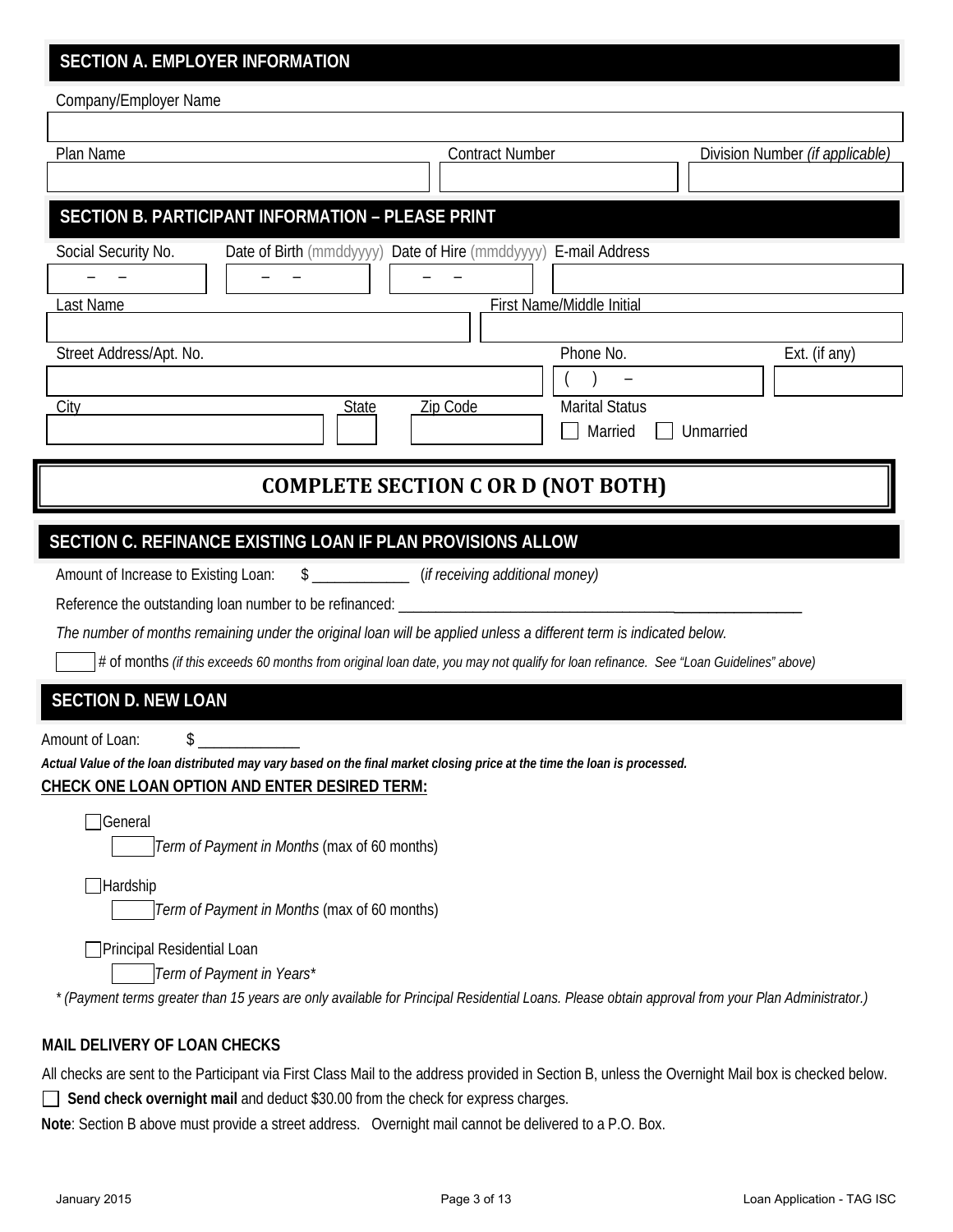## **SECTION E. SPOUSAL CONSENT**

Check with your Employer/Plan Administrator or your Summary Plan Description to determine whether this plan is subject to spousal consent requirements. If spousal consent is required, complete this section. Otherwise skip to Section F.

You must have your spouse's signature notarized or have the Plan representative witness your spouse's signature if your vested account balance is greater than \$5,000. However, if the vested account balance is less than \$5,000 spousal consent is not required.

### **Spousal Consent**

I, the undersigned spouse of the participant, understand that federal law requires that I consent in writing to any type of distribution from the Plan unless that distribution is in the form of a joint and survivor annuity. I have read the IRS Special Tax Notice provided to me and hereby waive my rights and understand that any benefits which may be payable to me at my spouse's death or retirement, will be reduced by the balance of any unpaid loan principal and interest. I understand the effects of this waiver and consent to the loan elected by my spouse.

**Signature of Participant's Spouse: Date:** 

### **Statement of Plan Representative or Notary Public**

The spouse whose signature I have witnessed is known to me and signed this form in my presence.

| Plan Representative or          |       |  |
|---------------------------------|-------|--|
| <b>Notary Public Signature:</b> | Date: |  |
|                                 |       |  |

**PLACE SEAL HERE** (*if applicable)*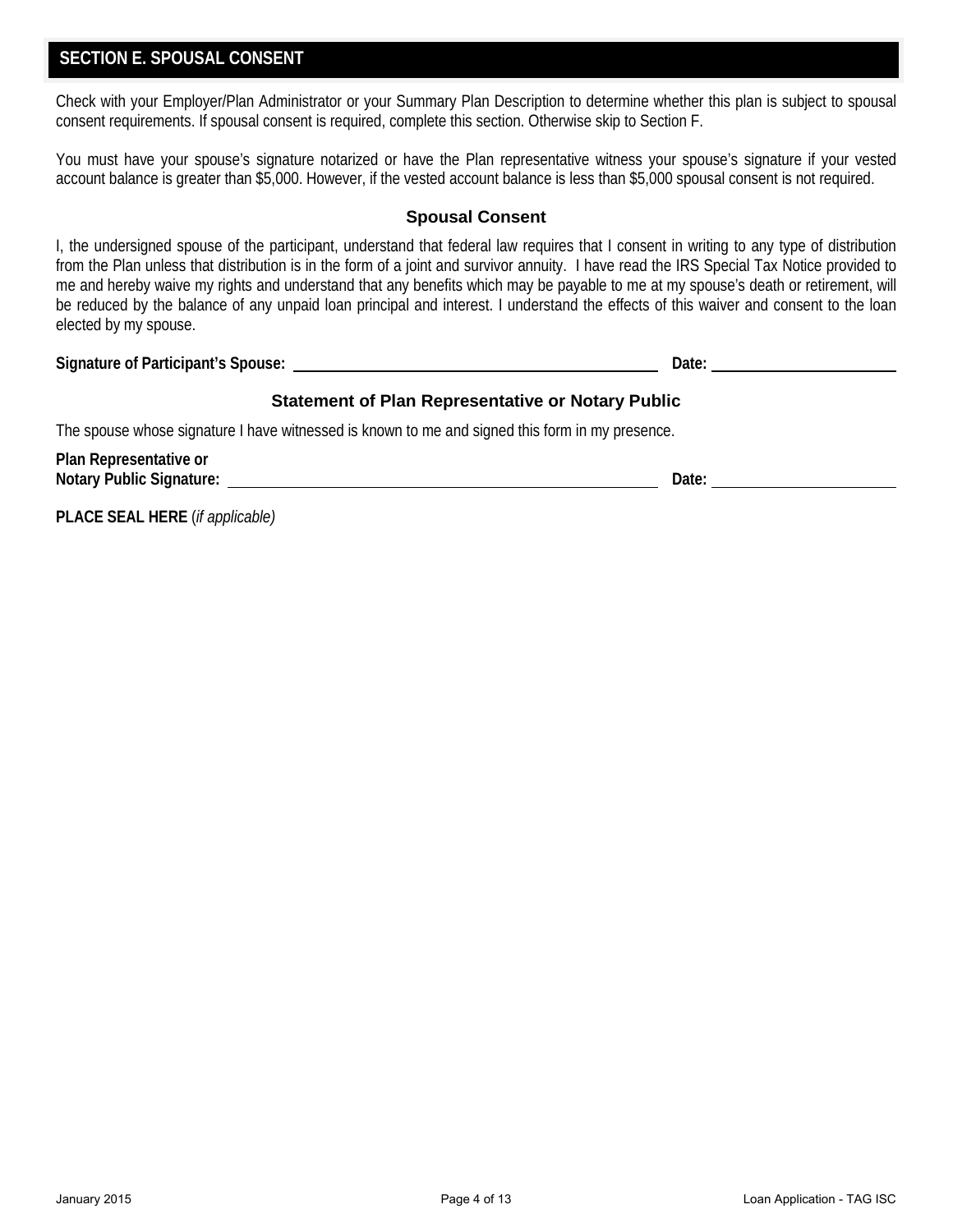### **SECTION F. REQUIRED SIGNATURES**

I understand that I am responsible for making certain that the Plan Administrator is withholding and continues to withhold the appropriate loan payment amount. I understand that if I determine that a loan payment has not been withheld in accordance with the amortization schedule provided to me, I must notify the Plan Administrator in writing and arrange for a make-up loan payment(s) before a default occurs. In the event loan payments have not been withheld in accordance with the applicable amortization schedule and I fail to inform the Plan Administrator in writing, I understand and acknowledge that I am still solely responsible for making loan payments on a timely basis and the Plan Administrator shall have no liability whatsoever for any such missed payments or subsequent loan default. I understand that if I do not make-up the missed loan payment(s) and the loan default becomes a deemed distribution, I will be subject to adverse federal income tax consequences.

My signature acknowledges that I have read the entire Loan Application form and I understand its contents, agree to its provisions, and affirm that all information that I have provided is true and correct.

|                                                                                                                                                                                                                                                                                                                                                                                                                                                                                                                                                                                                                                                                                          | <b>Signature of Participant</b>                                                                                           | <b>Date</b>        |  |  |
|------------------------------------------------------------------------------------------------------------------------------------------------------------------------------------------------------------------------------------------------------------------------------------------------------------------------------------------------------------------------------------------------------------------------------------------------------------------------------------------------------------------------------------------------------------------------------------------------------------------------------------------------------------------------------------------|---------------------------------------------------------------------------------------------------------------------------|--------------------|--|--|
|                                                                                                                                                                                                                                                                                                                                                                                                                                                                                                                                                                                                                                                                                          | RETURN COMPLETED FORM TO: TAG Resources, LLC, 6322 Deane Hill Drive, Ste 201, Knoxville, TN 37919 or FAX to: 865-670-0227 |                    |  |  |
|                                                                                                                                                                                                                                                                                                                                                                                                                                                                                                                                                                                                                                                                                          | MUST BE COMPLETED BY THE PLAN ADMINISTRATOR ONLY                                                                          | Payroll Frequency: |  |  |
| By signing below, I acknowledge and agree that the documents associated with this loan (including, but not limited to, the loan note<br>and security agreement and the amortization schedule) will be provided to me, in my capacity as an authorized representative of the<br>Plan Administrator, by Transamerica electronically and it shall be the responsibility of the Plan Administrator to ensure that such<br>documents are provided to the Participant named above in accordance with applicable law. I further acknowledge and agree that<br>Transamerica shall have no responsibility to directly provide such Participant with paper copies of any such plan loan documents. |                                                                                                                           |                    |  |  |
| Loan documents are made available to the participant via www.TA-Retirement.com. In order to access the documents, the<br>participant would login to their account and go to the Loans page, which is located under Transactions.                                                                                                                                                                                                                                                                                                                                                                                                                                                         |                                                                                                                           |                    |  |  |
| I hereby authorize Transamerica to process the distribution described in this form. This request is in compliance with Plan<br>provisions.                                                                                                                                                                                                                                                                                                                                                                                                                                                                                                                                               |                                                                                                                           |                    |  |  |
| If spousal consent is not provided, then in accordance with the terms and provisions of the plan and under the current law, spousal<br>consent is not required for payment of the requested benefit.                                                                                                                                                                                                                                                                                                                                                                                                                                                                                     |                                                                                                                           |                    |  |  |
|                                                                                                                                                                                                                                                                                                                                                                                                                                                                                                                                                                                                                                                                                          |                                                                                                                           |                    |  |  |
|                                                                                                                                                                                                                                                                                                                                                                                                                                                                                                                                                                                                                                                                                          | By: Signature of Plan Administrator at TAG Resources, LLC                                                                 | <b>Date</b>        |  |  |
|                                                                                                                                                                                                                                                                                                                                                                                                                                                                                                                                                                                                                                                                                          | Print Name of Plan Administrator at TAG Resources, LLC                                                                    | <b>Date</b>        |  |  |
| Once this form has been completed with all of the necessary information and required signatures, please forward to the Processing<br>Center for processing. This form cannot be processed without the Plan Administrator or Authorized Representative's signature.                                                                                                                                                                                                                                                                                                                                                                                                                       |                                                                                                                           |                    |  |  |
|                                                                                                                                                                                                                                                                                                                                                                                                                                                                                                                                                                                                                                                                                          | Be sure to keep a photocopy for your records.                                                                             |                    |  |  |
|                                                                                                                                                                                                                                                                                                                                                                                                                                                                                                                                                                                                                                                                                          |                                                                                                                           |                    |  |  |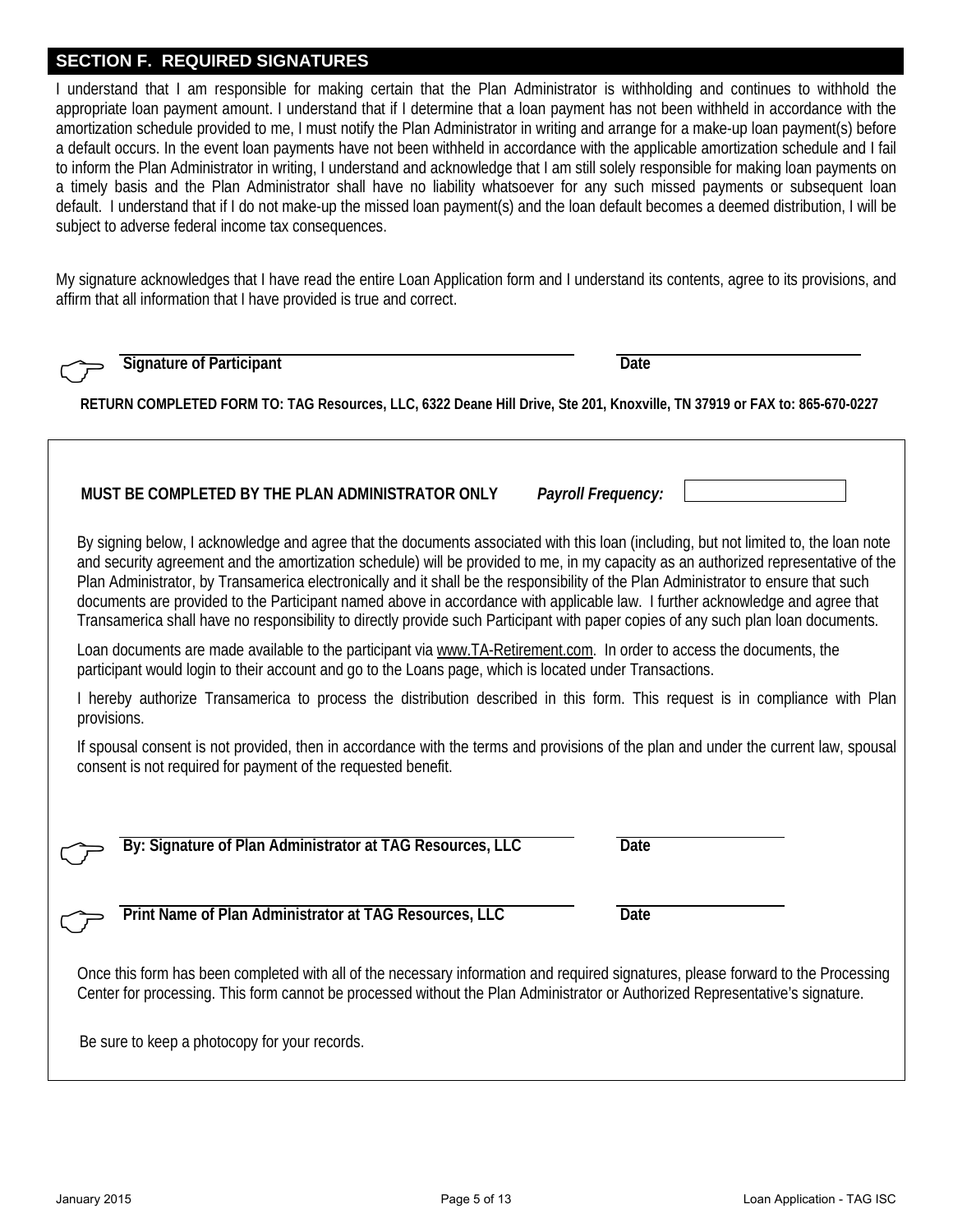

#### **YOUR ROLLOVER OPTIONS**

You are receiving this notice because all or a portion of a payment you are receiving from your employer's retirement plan is eligible to be rolled over to a Traditional IRA, a Roth IRA or an employer plan. This notice is intended to help you decide whether to do such a rollover.

Section I of this notice describes the rollover rules that apply to payments from the Plan that are *not* from a designated Roth account (a type of account with special tax rules in some employer plans).

Section II applies if you also receive a payment from a designated Roth account in the Plan, in which case the plan administrator or the payor will tell you the amount that is being paid from each account.

Rules that apply to most payments from a plan are described in the "General Information About Rollovers" section. Special rules that only apply in certain circumstances are described in the "Special Rules and Options" section.

Generally, neither a direct rollover nor a payment can be made from the Plan until at least 30 days after your receipt of this notice. Thus, after receiving this notice, you have at least 30 days to consider whether or not to have your withdrawal directly rolled over. If you do not wish to wait until this 30‐day notice period ends before your election is processed, you may waive the notice period by making an affirmative election indicating whether or not you wish to make a direct rollover. Your withdrawal will then be processed in accordance with your election as soon as practical after it is received by the Plan Administrator.

#### Section I: GENERAL INFORMATION ABOUT ROLLOVERS FROM YOUR RETIREMENT PLAN (Not Including Any Designated Roth Account)

#### **How can a rollover affect my taxes?**

You will generally be taxed on a payment from the Plan if you do not roll it over. However, rollovers to a designated Roth account within the Plan or to a Roth IRA that are not from a designated Roth account are subject to taxation, as discussed below. If you are under age 59 1/2 and do not do a rollover, you will also have to pay a 10% additional income tax on early distributions (unless an exception applies). However, if you do a rollover, you will not have to pay tax until you receive paymentslater and the 10% additional income tax will not apply if those payments are made after you are age 59 1/2 (or if an exception applies).

#### **Where may I roll over the payment?**

You may roll over the payment to either an IRA (an individual retirement account or individual retirement annuity) or an employer plan (a taxqualified plan, section 403(b) plan, or governmental section 457(b) plan) that will accept the rollover. The rules of the IRA or employer plan that holds the rollover will determine your investment options, fees, and rights to payment from the IRA or employer plan (for example, no spousal consent rules apply to IRAs and IRAs may not provide loans). Further, the amount rolled over will become subject to the tax rules that apply to the IRA or employer plan.

You may also roll over the payment to a designated Roth account within the Plan.

#### **How do I do a rollover?**

There are two ways to do a rollover. You can generally do either a direct rollover or a 60‐day rollover.

*If you do a direct rollover,* the Plan will make the payment directly to your IRA or an employer plan. You should contact the IRA sponsor or the administrator of the employer plan for information on how to do a direct rollover.

*If you do not do a direct rollover*, you may still do a rollover by making a deposit into an IRA or eligible employer plan that will accept it. You will have 60 days after you receive the payment to make the deposit. If you do not do a direct rollover, the Plan is required to withhold 20% of the payment for federal income taxes (up to the amount of cash and property received other than employerstock). This means that, in order to roll over the entire payment in a 60‐day rollover, you must use other funds to make up for the 20% withheld. If you do not roll over the entire amount of the payment, the portion not rolled over will be taxed and will be subject to the 10% additional income tax on early distributionsif you are under age 59 1/2 (unless an exception applies).

#### **How much may I roll over?**

If you wish to do a rollover, you may roll over all or part of the amount eligible for rollover.Any payment from the Plan is eligible for rollover, except:

- •Certain payments spread over a period of at least 10 years or over your life or life expectancy (or the lives or joint life expectancy of you and your beneficiary)
- •Required minimum distributions after age 70 1/2 (or after death)
- •Hardship distributions
- •ESOP dividends
- •Corrective distributions of contributions that exceed tax law limitations
- •Loans treated as deemed distributions (for example, loans in default due to missed payments before your employment ends)
- •Cost of life insurance paid by the Plan
- Payments of certain automatic enrollment contributions requested to be withdrawn within 90 days of the first contribution
- •Amounts treated as distributed because of a prohibited allocation of S corporation stock under an ESOP (also, there will generally be adverse tax consequencesif you roll over a distribution of S corporation stock to an IRA).

The plan administrator or the payor can tell you what portion of a payment is eligible for rollover.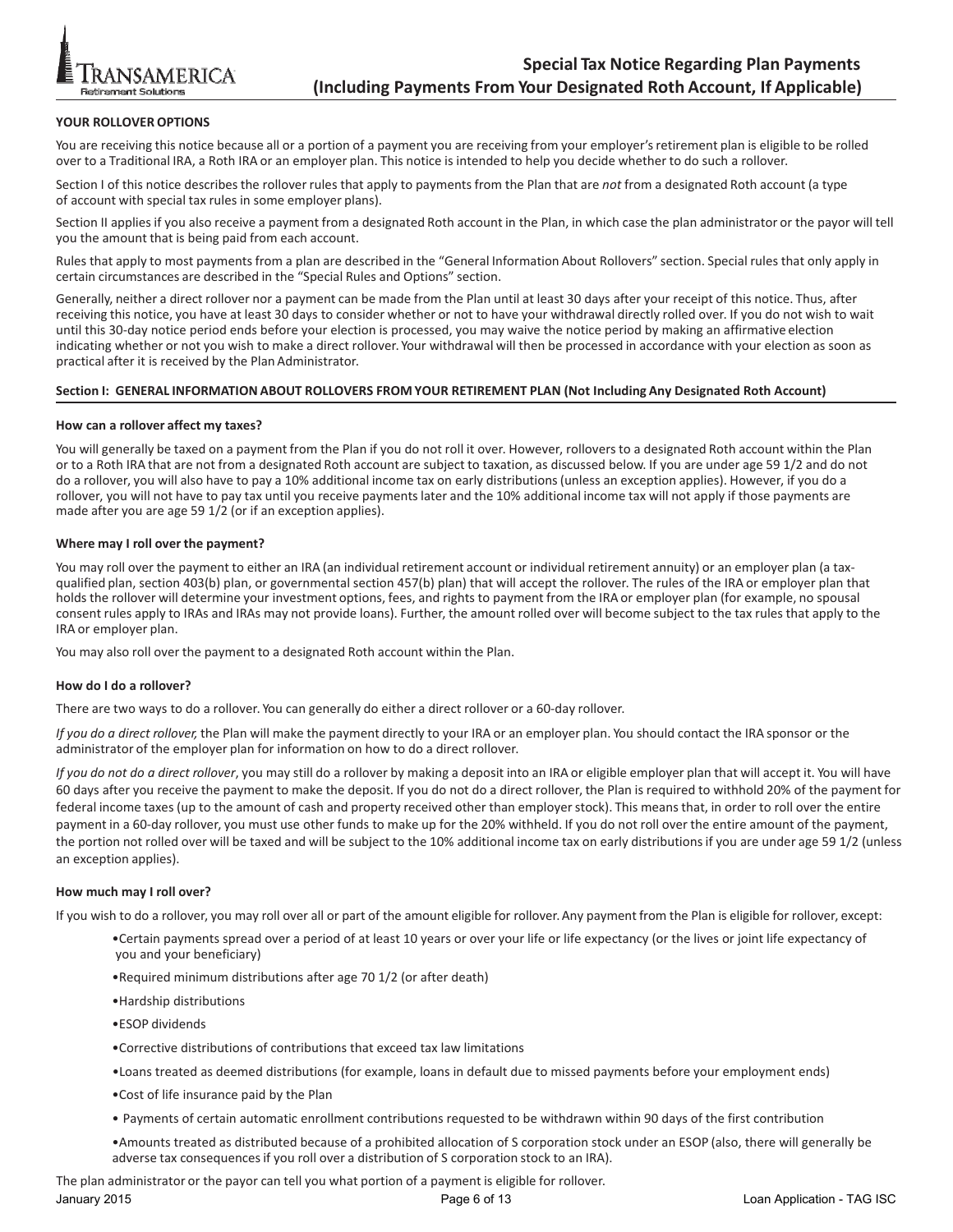#### If I don't do a rollover, will I have to pay the 10% additional income tax on early distributions?

If you are under age 59 1/2, you will have to pay the 10% additional income tax on early distributionsfor any payment from the Plan (including amounts withheld for income tax) that you do not roll over, unless one of the exceptionslisted below applies. This tax is in addition to the regular income tax on the payment not rolled over.

The 10% additional income tax does not apply to the following paymentsfrom the Plan:

•Payments made after you separate from service if you will be at least age 55 in the year of the separation

•Payments that start after you separate from service if paid at least annually in equal or close to equal amounts over your life or life expectancy (or the lives or joint life expectancy of you and your beneficiary)

•Payments from a governmental defined benefit pension plan made after you separate from service if you are a public safety employee and you are at least age 50 in the year of the separation

- •Payments made due to disability
- •Payments after your death
- •Payments of ESOP dividends
- •Corrective distributions of contributions that exceed tax law limitations
- •Cost of life insurance paid by the Plan
- •Payments made directly to the government to satisfy a federal tax levy
- •Payments made under a qualified domestic relations order (QDRO)
- •Payments up to the amount of your deductible medical expenses
- •Certain payments made while you are on active duty if you were a member of a reserve component called to duty after September 11, 2001 for more than 179 days
- •Payments of certain automatic enrollment contributions requested to be withdrawn within 90 days of the first contribution.

#### If I do a rollover to an IRA, will the 10% additional income tax apply to early distributions from the IRA?

If you receive a payment from an IRA when you are under age 59 1/2, you will have to pay the 10% additional income tax on early distributions from the IRA, unless an exception applies. In general, the exceptions to the 10% additional income tax for early distributions from an IRA are the same as the exceptions listed above for early distributions from a plan. However, there are a few differences for payments from an IRA, including:

- •There is no exception for payments after separation from service that are made after age 55.
- •The exception for qualified domestic relations orders (QDROs) does not apply (although a special rule applies under which, as part of a divorce or separation agreement, a tax‐free transfer may be made directly to an IRA of a spouse or former spouse).
- •The exception for payments made at least annually in equal or close to equal amounts over a specified period applies without regard to whether you have had a separation from service.
- •There are additional exceptions for (1) payments for qualified higher education expenses, (2) payments up to \$10,000 used in a qualified first-time home purchase, and (3) payments for health insurance premiums after you have received unemployment compensation for 12 consecutive weeks (or would have been eligible to receive unemployment compensation but for self-employed status.)

#### **Will I owe State income taxes?**

This notice does not describe any State or local income tax rules (including withholding rules).

#### **SPECIAL RULES AND OPTIONS For Payments From Your Retirement Account (Not Including Your Designated Roth Account)**

#### **If your payment includes after‐tax contributions:**

After-tax contributions included in a payment are not taxed. If a payment is only part of your benefit, an allocable portion of your after-tax contributions is included in the payment, so you cannot take a payment of only after‐tax contributions. However, if you have pre‐1987 after‐tax contributions maintained in a separate account, a special rule may apply to determine whether the after-tax contributions are included in a payment. In addition, special rules apply when you do a rollover, as described below.

You may roll over to an IRA a payment that includes after‐tax contributions through either a direct rollover or a 60‐day rollover. You must keep track of the aggregate amount of the after‐tax contributions in all of your IRAs (in order to determine your taxable income for later payments from the IRAs). If you do a direct rollover of only a portion of the amount paid from the Plan and at the same time the rest is paid by you, the portion directly rolled over consists first of the amount that would be taxable if not rolled over. For example, assume you are receiving a distribution of \$12,000, of which \$2,000 is after-tax contributions. In this case, if you directly roll over \$10,000 to an IRA that is not a Roth IRA, no amount is taxable because the \$2,000 amount not directly rolled over is treated as being after-tax contributions. If you do a direct rollover of the entire amount paid from the Plan to two or more destinations at the same time, you can choose which destination receives the after‐tax contributions.

If you do a 60-day rollover to an IRA of only a portion of a payment made to you, the after-tax contributions are treated as rolled over last. For example, assume you are receiving a distribution of \$12,000, of which \$2,000 is after-tax contributions, and no part of the distribution is directly rolled over. In this case, if you roll over \$10,000 to an IRA that is not a Roth IRA in a 60 day rollover, no amount is taxable because the \$2,000 amount not rolled over is treated as being after-tax contributions.

You may roll over to an employer plan all of a payment that includes after-tax contributions, but only through a direct rollover (and only if the receiving plan separately accounts for after-tax contributions and is not a governmental section 457(b) plan). You can do a 60-day rollover to an employer plan of part of a payment that includes after-tax contributions, but only up to the amount of the payment that would be taxable if not rolled over.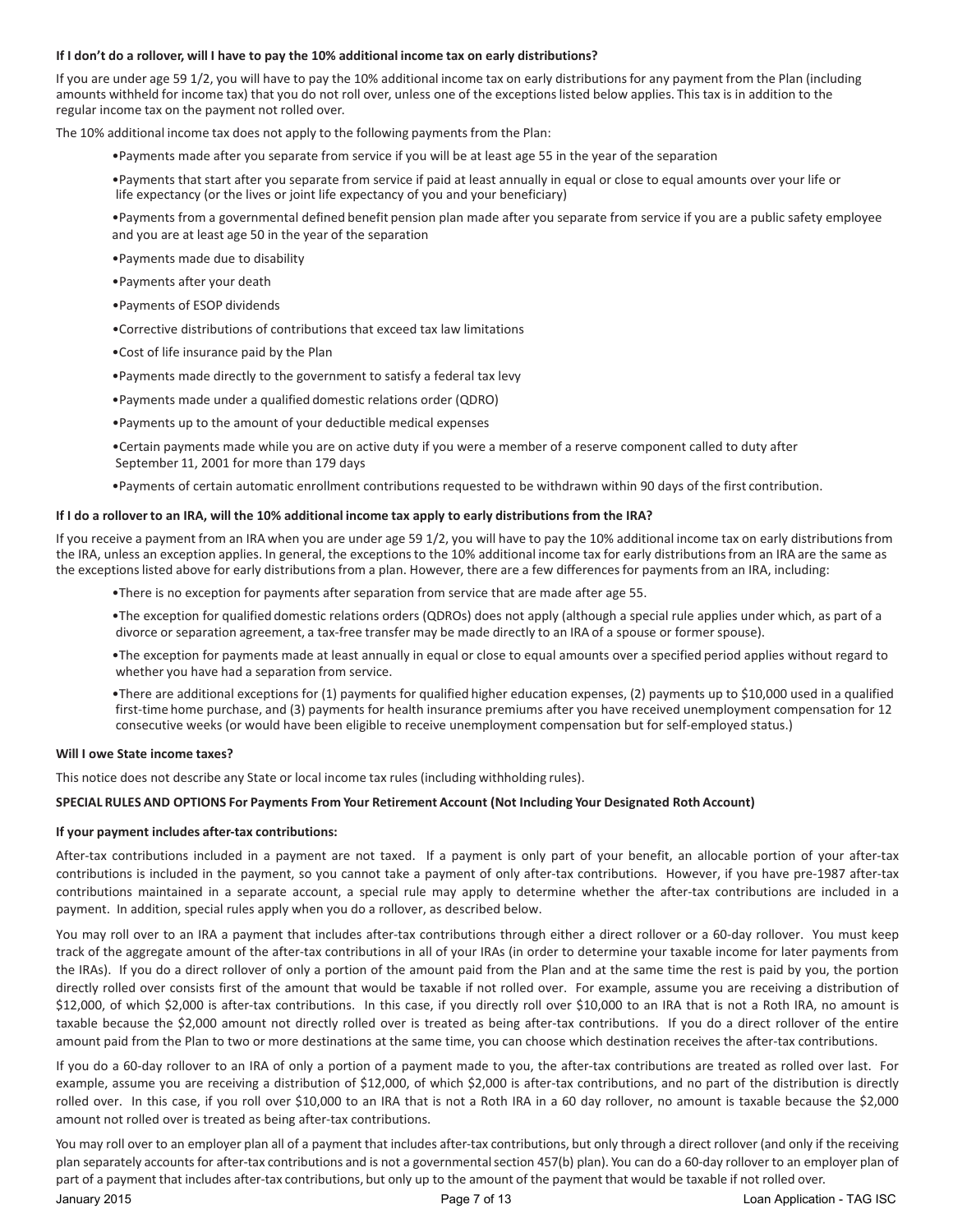#### **If you miss the 60‐day rollover deadline:**

Generally, the 60‐day rollover deadline cannot be extended. However, the IRS has the limited authority to waive the deadline under certain extraordinary circumstances, such as when external events prevented you from completing the rollover by the 60-day rollover deadline. To apply for a waiver, you must file a private letter ruling request with the IRS. Private letter ruling requests require the payment of a nonrefundable user fee. For more information,see IRS Publication 590, *Individual Retirement Arrangements (IRAs).*

#### **If your payment includes employerstock that you do not roll over:**

If you do not do a rollover, you can apply a special rule to payments of employerstock (or other employersecurities) that are either attributable to after-tax contributions or paid in a lump sum after separation from service (or after age 59 1/2, disability, or the participant's death). Under the special rule, the net unrealized appreciation on the stock will not be taxed when distributed from the plan and will be taxed at capital gain rates when you sell the stock. Net unrealized appreciation is generally the increase in the value of employerstock after it was acquired by the plan. If you do a rollover for a payment that includes employer stock (for example, by selling the stock and rolling over the proceeds within 60 days of the payment), the special rule relating to the distributed employer stock will not apply to any subsequent payments from the IRA or employer plan. The plan administrator can tell you the amount of any net unrealized appreciation.

#### **If you have an outstanding loan that is being offset:**

If you have an outstanding loan from the Plan, your plan benefit may be offset by the amount of the loan, typically when your employment ends. The loan offset amount is treated as a distribution to you at the time of the offset and will be taxed (including the 10% additional income tax on early distributions, unless an exception applies) unless you do a 60‐day rollover in the amount of the loan offset to a traditional IRA or employer plan.

#### **If you were born on or before January 1, 1936:**

If you were born on or before January 1, 1936 and receive a lump sum distribution that you do not roll over, special rules for calculating the amount of the tax on the payment might apply to you. For more information, see IRS Publication 575, *Pension and Annuity Income.* 

#### **If your payment is from a governmentalsection 457(b) plan:**

If the plan is a governmental section 457(b) plan, the same rules described elsewhere in this notice generally apply, allowing you to roll over the payment to an IRA or an employer plan that accepts rollovers. One difference is that, if you do not do a rollover, you will not have to pay the 10% additional income tax on early distributionsfrom the plan even if you are under age 59 1/2 (unless the payment is from a separate account holding rollover contributions that were made to the Plan from a tax-qualified plan, a section 403(b) plan, or an IRA). However, if you do a rollover to an IRA or to an employer plan that is not a governmentalsection 457(b) plan, a later distribution made before age 59 1/2 will be subject to the 10% additional income tax on early distributions(unless an exception applies). Other differences are that you cannot do a rollover if the payment is due to an "unforeseeable emergency" and the special rules under "If your payment includes employerstock that you do not roll over" and "If you were born on or before January 1, 1936" do not apply.

#### If you are an eligible retired public safety officer and your pension payment is used to pay for health coverage or qualified long-term care **insurance:**

If the Plan is a governmental plan, you retired as a public safety officer, and your retirement was by reason of disability or was after normal retirement age, you can exclude from your taxable income plan payments paid directly as premiums to an accident or health plan (or a qualified long-term care insurance contract) that your employer maintains for you, your spouse, or your dependents, up to a maximum of \$3,000 annually. For this purpose, a public safety officer is a law enforcement officer, firefighter, chaplain, or member of a rescue squad or ambulance crew.

#### **If you roll over your payment to a Roth IRA:**

If you roll over a payment from the Plan to a Roth IRA, a special rule applies under which the amount of the payment rolled over (reduced by any after-tax amounts) will be taxed. However, the 10% additional income tax on early distributions will not apply (unless you take the amount rolled over out of the Roth IRA within 5 years, counting from January 1 of the year of the rollover).

If you roll over the payment to a Roth IRA, later payments from the Roth IRA that are qualified distributions will not be taxed (including earnings after the rollover). A qualified distribution from a Roth IRA is a payment made after you are age 59 1/2 (or after your death or disability, or as a qualified first‐time home buyer distribution of up to \$10,000) and after you have had a Roth IRA for at least 5 years. In applying this 5‐year rule, you count from January 1 of the year for which your first contribution was made to a Roth IRA. Payments from the Roth IRA that are not qualified distributions will be taxed to the extent of earnings after the rollover, including the 10% additional income tax on early distributions (unless an exception applies). You do not have to take required minimum distributions from a Roth IRA during your lifetime. For more information, see IRS Publication 590, *Individual Retirement Arrangements (IRAs).*

You may roll over a payment from the Plan to a designated Roth account within the Plan.

#### **If you do a roll over to a designated Roth account in the Plan:**

You cannot roll over a distribution to a designated Roth account in another employer's plan. However, you can roll the distribution over into a designated Roth account in the distributing Plan. If you roll over a payment from the Plan to a designated Roth account in the Plan, the amount of the payment rolled over (reduced by any after‐tax amounts directly rolled over) will be taxed. However, the 10% additional tax on early distributions will not apply (unless you take the amount rolled over out of the designated Roth account within the 5‐year period that begins on January 1 of the year of the rollover).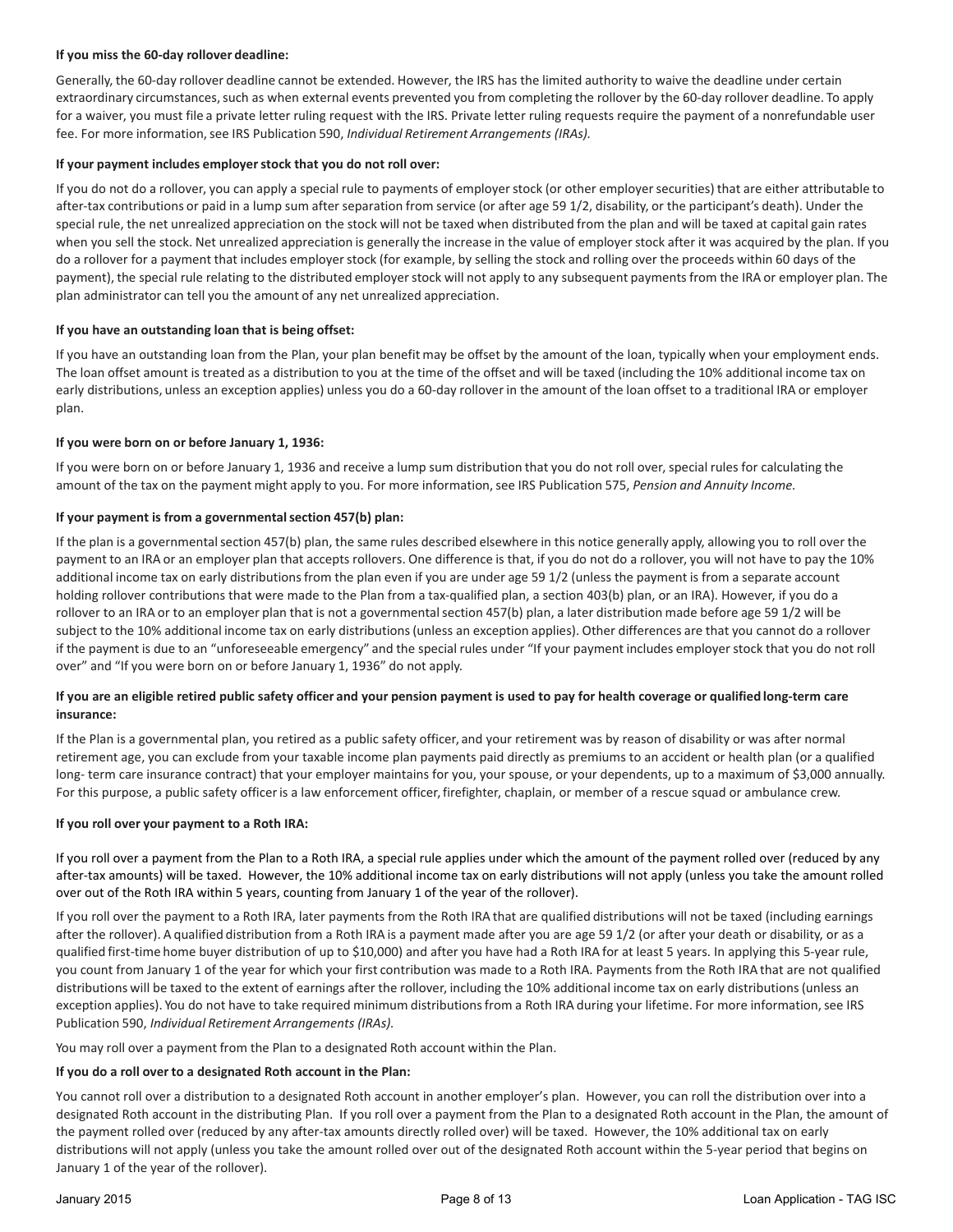If you roll over the payment to a designated Roth account in the Plan, later payments from the designated Roth account that are qualified distributions will not be taxed (including earnings after the rollover). A qualified distribution from a designated Roth account is a payment made both after you are age 59 ½ (or after your death or disability) and after you have had a designated Roth account in the Plan for at least 5 years. In applying this 5-year rule, you count from January 1 of the year your first contribution was made to the designated Roth account. However, if you made a direct rollover to a designed Roth account in the Plan from a designated Roth account in a plan of another employer, the 5‐year period begins on January 1 of the year you made the first contribution to the designated Roth account in the Plan or, if earlier, to the designated Roth account in the plan of the other employer. Payments from the designated Roth account that are not qualified distributions will be taxed to the extent of earnings after the rollover, including the 10% additional income tax on early distributions (unless an exception applies).

#### **If you are not a plan participant:**

*Payments after death of the participant.* If you receive a distribution after the participant's death that you do not roll over, the distribution will generally be taxed in the same manner described elsewhere in this notice. However, the 10% additional income tax on early distributions and the special rules for public safety officers do not apply, and the special rule described under the section "If you were born on or before January 1, 1936" applies only if the participant was born on or before January 1, 1936.

**If you are a surviving spouse:** If you receive a payment from the Plan as the surviving spouse of a deceased participant, you have the same rollover options that the participant would have had, as described elsewhere in this notice. In addition, if you choose to do a rollover to an IRA, you may treat the IRA as your own or as an inherited IRA.

An IRA you treat as your own is treated like any other IRA of yours, so that payments made to you before you are age 59 1/2 will be subject to the 10% additional income tax on early distributions(unless an exception applies) and required minimum distributionsfrom your IRA do not have to start until after you are age 70 1/2.

If you treat the IRA as an inherited IRA, payments from the IRA will not be subject to the 10% additional income tax on early distributions. However, if the participant had started taking required minimum distributions, you will have to receive required minimum distributions from the inherited IRA. If the participant had not started taking required minimum distributionsfrom the Plan, you will not have to start receiving required minimum distributionsfrom the inherited IRA until the year the participant would have been age 70 1/2.

**If you are a surviving beneficiary other than a spouse:** If you receive a payment from the Plan because of the participant's death and you are a designated beneficiary other than a surviving spouse, the only rollover option you have is to do a direct rollover to an inherited IRA. Paymentsfrom the inherited IRA will not be subject to the 10% additional income tax on early distributions. You will have to receive required minimum distributions from the inherited IRA.

*Payments under a qualified domestic relations order.* If you are the spouse or former spouse of the participant who receives a payment from the Plan under a qualified domestic relations order (QDRO), you generally have the same options the participant would have (for example, you may roll over the payment to your own IRA or an eligible employer plan that will accept it). Payments under the QDRO will not be subject to the 10% additional income tax on early distributions.

#### **If you are a nonresident alien:**

If you are a nonresident alien and you do not do a direct rollover to a U.S. IRA or U.S. employer plan, instead of withholding 20%, the Plan is generally required to withhold 30% of the payment for federal income taxes. If the amount withheld exceedsthe amount of tax you owe (as may happen if you do a 60‐day rollover), you may request an income tax refund by filing Form 1040NR and attaching your Form 1042‐S. See Form W‐8BEN for claiming that you are entitled to a reduced rate of withholding under an income tax treaty. For more information, see also IRS Publication 519, *U.S. Tax Guide for Aliens*, and IRS Publication 515, *Withholding of Tax on Nonresident Aliens and Foreign Entities.*

#### **Other special rules:**

If a payment is one in a series of payments for less than 10 years, your choice whether to make a direct rollover will apply to all later payments in the series (unless you make a different choice for later payments).

If your payments for the year are less than \$200 (not including payments from a designated Roth account in the Plan), the Plan is not required to allow you to do a direct rollover and is not required to withhold for federal income taxes. However, you may do a 60‐day rollover.

Unless you elect otherwise, a mandatory cash-out of more than \$1,000 (not including payments from a designated Roth account in the Plan) will be directly rolled over to an IRA chosen by the plan administrator or the payor. A mandatory cash-out is a payment from a plan to a participant made before age 62 (or normal retirement age, if later) and without consent, where the participant's benefit does not exceed \$5,000 (not including any amounts held under the plan as a result of a prior rollover made to the plan).

You may have special rollover rights if you recently served in the U.S. Armed Forces. For more information, see IRS Publication 3, Armed Forces' *Tax Guide.*

#### **FOR MORE INFORMATION**

You may wish to consult with the plan administrator or payor, or a professional tax advisor, before taking a payment from the plan. Also, you can find more detailed information on the federal tax treatment of payments from employer plans in: IRS Publication 575, *Pension and Annuity* Income; IRS Publication 590, Individual Retirement Arrangements (IRAs); and IRS Publication 571, Tax-Sheltered Annuity Plans (403(b) Plans). These publications are available from a local IRS office, on the web at www.irs.gov, or by calling 1‐800‐TAX‐FORM.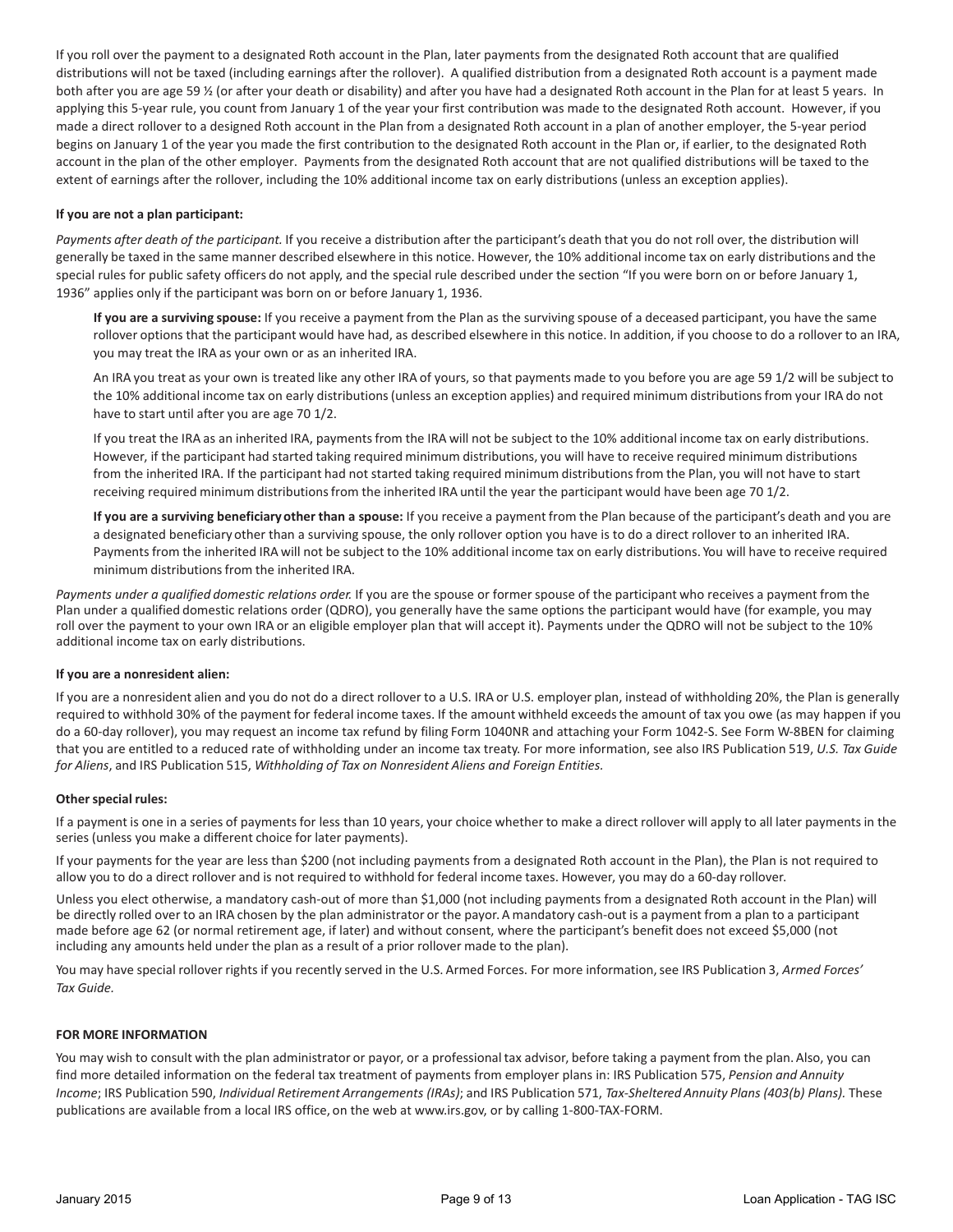#### *YOUR ROLLOVER OPTIONS*

This section of the notice applies if you are receiving all or a portion of a payment from your employer's plan that is eligible to be rolled over to a Roth IRA or designated Roth account in an employer plan. This notice is intended to help you decide whether to do a rollover.

Rules that apply to most payments from a designated Roth account are described in the "General Information About Rollovers" section. Special rules that only apply in certain circumstances are described in the "Special Rules and Options" section.

#### **GENERAL INFORMATION ABOUT ROLLOVERS FOR PAYMENTS FROMA DESIGNATED ROTHACCOUNT**

#### **How can a rollover affect my taxes?**

After-tax contributions included in a payment from a designated Roth account are not taxed, but earnings might be taxed. The tax treatment of earnings included in the payment depends on whether the payment is a qualified distribution. If a payment is only part of your designated Roth account, the payment will include an allocable portion of the earnings in your designated Roth account.

If the payment from the Plan is not a qualified distribution and you do not do a rollover to a Roth IRA or a designated Roth account in an employer plan, you will be taxed on the earningsin the payment. If you are under age 59 1/2, a 10% additional income tax on early distributions will also apply to the earnings(unless an exception applies). However, if you do a rollover, you will not have to pay taxes currently on the earnings and you will not have to pay taxes later on payments that are qualified distributions.

If the payment from the Plan is a qualified distribution, you will not be taxed on any part of the payment even if you do not do a rollover. If you do a rollover, you will not be taxed on the amount you roll over and any earnings on the amount you roll over will not be taxed if paid later in a qualified distribution.

A qualified distribution from a designated Roth account in the Plan is a payment made after you are age 59 1/2 (or after your death or disability) and after you have had a designated Roth account in the plan for at least 5 years. In applying the 5-year rule, you count from January 1 of the year your first contribution was made to the designated Roth account. However, if you did a direct rollover to a designated Roth account in the Plan from a designated Roth account in another employer plan, your participation will count from January 1 of the year your first contribution was made to the designated Roth account in the plan or, if earlier, to the designated Roth account in the other employer plan.

#### **Where may I roll over the payment?**

You may roll over the payment to either a Roth IRA (a Roth individual retirement account or Roth individual retirement annuity) or a designated Roth account in an employer plan (a tax-qualified plan or section 403(b) plan) that will accept the rollover. The rules of the Roth IRA or employer plan that holds the rollover will determine your investment options, fees, and rights to payment from the Roth IRA or employer plan (for example, no spousal consent rules apply to Roth IRAs and Roth IRAs may not provide loans). Further, the amount rolled over will become subject to the tax rules that apply to the Roth IRA or the designated Roth account in the employer plan. In general, these tax rules are similar to those described elsewhere in this notice, but differences include:

- •If you do a rollover to a Roth IRA, all of your Roth IRAs will be considered for purposes of determining whether you have satisfied the 5‐year rule (counting from January 1 of the year for which your first contribution was made to any of your Roth IRAs).
- •If you do a rollover to a Roth IRA, you will not be required to take a distribution from the Roth IRA during your lifetime and you must keep track of the aggregate amount of the after-tax contributions in all of your Roth IRAs (in order to determine your taxable income for later Roth IRA payments that are not qualified distributions).
- •Eligible rollover distributions from a Roth IRA can only be rolled over to another Roth IRA.

#### **How do I do a rollover?**

There are two ways to do a rollover. You can either do a direct rollover or a 60-day rollover.

*If you do a direct rollover*, the Plan will make the payment directly to your Roth IRA or designated Roth account in an employer plan. You should contact the Roth IRA sponsor or the administrator of the employer plan for information on how to do a direct rollover.

*If you do not do a direct rollover*, you may still do a rollover by making a deposit within 60 days into a Roth IRA, whether the payment is a qualified or nonqualified distribution. In addition, you can do a rollover by making a deposit within 60 days into a designated Roth account in an employer plan if the payment is a nonqualified distribution and the rollover does not exceed the amount of the earnings in the payment. You cannot do a 60‐ day rollover to an employer plan of any part of a qualified distribution. If you receive a distribution that is a nonqualified distribution and you do not roll over an amount at least equal to the earnings allocable to the distribution, you will be taxed on the amount of those earnings not rolled over, including the 10% additional income tax on early distributionsif you are under age 59 1/2 (unless an exception applies).

If you do a direct rollover of only a portion of the amount paid from the Plan and a portion is paid to you at the same time, the portion directly rolled over consists first of earnings.

If you do not do a direct rollover and the payment is not a qualified distribution, the plan is required to withhold 20% of the earnings for federal income taxes (up to the amount of cash and property received other than employerstock). This means that, in order to roll over the entire payment in a 60‐day rollover to a Roth IRA, you must use other funds to make up for the 20% withheld.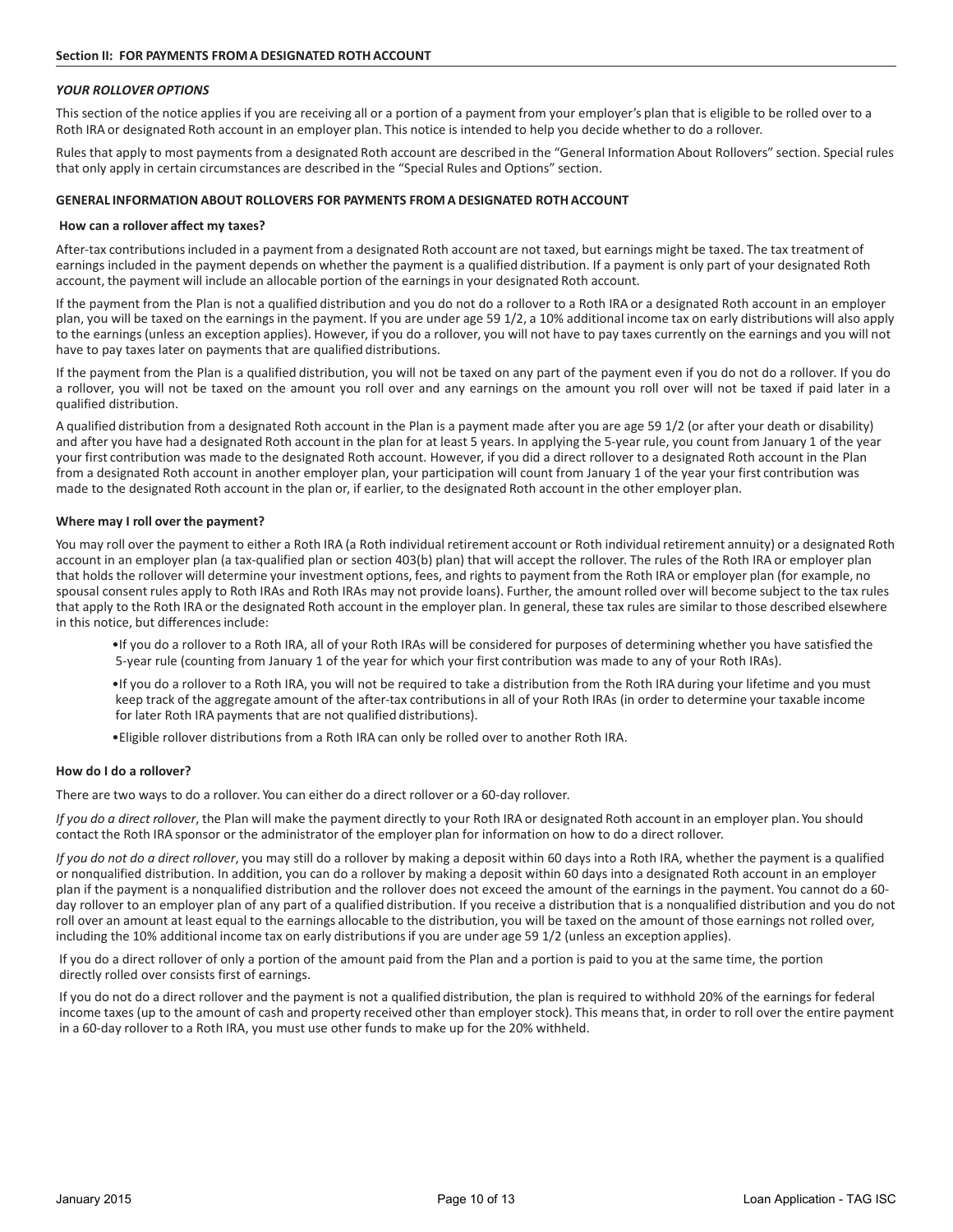#### **How much may I roll over?**

If you wish to do a rollover, you may roll over all or part of the amount eligible for rollover.Any payment from the Plan is eligible for rollover, except:

•Certain payments spread over a period of at least 10 years or over your life or life expectancy (or the lives or joint life expectancy of you and your beneficiary)

•Required minimum distributions after age 70 1/2 (or after death)

- •Hardship distributions
- •ESOP dividends
- •Corrective distributions of contributions that exceed tax law limitations
- •Loans treated as deemed distributions (for example, loans in default due to missed payments before your employment ends)
- •Cost of life insurance paid by the Plan
- Payments of certain automatic enrollment contributions requested to be withdrawn within 90 days of the first contribution.
- •Amounts treated as distributed because of a prohibited allocation of S corporation stock under an ESOP (also, there will generally be adverse tax consequencesif S corporation stock is held by an IRA).

The plan administrator or the payor can tell you what portion of a payment is eligible for rollover.

#### If I don't do a rollover, will I have to pay the 10% additional income tax on early distributions?

If a payment is not a qualified distribution and you are under age 59 1/2, you will have to pay the 10% additional income tax on early distributions with respect to the earnings allocated to the payment that you do not roll over (including amounts withheld for income tax), unless one of the exceptionslisted below applies. This tax is in addition to the regular income tax on the earnings not rolled over.

The 10% additional income tax does not apply to the following payments from the Plan:

- •Payments made after you separate from service if you will be at least age 55 in the year of the separation
- •Payments that start after you separate from service if paid at least annually in equal or close to equal amounts over your life or life expectancy (or the lives or joint life expectancy of you and your beneficiary)
- •Payments made due to disability
- •Payments after your death
- •Payments of ESOP dividends
- •Corrective distributions of contributions that exceed tax law limitations
- •Payments made directly to the government to satisfy a federal tax levy
- •Payments made under a qualified domestic relations order (QDRO)
- •Payments up to the amount of your deductible medical expenses
- •Certain payments made while you are on active duty if you were a member of a reserve component called to duty after September 11, 2001 for more than 179 days.

#### If I do a rollover to a Roth IRA, will the 10% additional income tax apply to early distributions from the IRA?

If you receive a payment from a Roth IRA when you are under age 59 1/2, you will have to pay the 10% additional income tax on early distributions on the earnings paid from the Roth IRA, unless an exception applies or the payment is a qualified distribution. In general, the exceptions to the 10% additional income tax for early distributions from a Roth IRA listed above are the same as the exceptions for early distributions from a plan. However, there are a few differences for payments from a Roth IRA, including:

- •There is no special exception for payments after separation from service.
- •The exception for qualified domestic relations orders (QDROs) does not apply (although a special rule applies under which, as part of a divorce or separation agreement, a tax‐free transfer may be made directly to a Roth IRA of a spouse or former spouse).
- •The exception for payments made at least annually in equal or close to equal amounts over a specified period applies without regard to whether you have had a separation from service.
- •There are additional exceptions for (1) payments for qualified higher education expenses, (2) payments up to \$10,000 used in a qualified first‐time home purchase, and (3) payments for health insurance premiums after you have received unemployment compensation for 12 consecutive weeks (or would have been eligible to receive unemployment compensation but for self-employed status).

#### **Will I owe State income taxes?**

This notice does not describe any State or local income tax rules (including withholding rules).

#### **SPECIAL RULES AND OPTIONS**

#### **If you miss the 60‐day rollover deadline:**

Generally, the 60-day rollover deadline cannot be extended. However, the IRS has the limited authority to waive the deadline under certain extraordinary circumstances, such as when external events prevented you from completing the rollover by the 60-day rollover deadline. To apply for a waiver, you must file a private letter ruling request with the IRS. Private letter ruling requests require the payment of a nonrefundable user fee. For more information, see IRS Publication 590, *Individual Retirement Arrangements (IRAs)*.<br>January 2015 - 2015 Loan Application - TAG ISC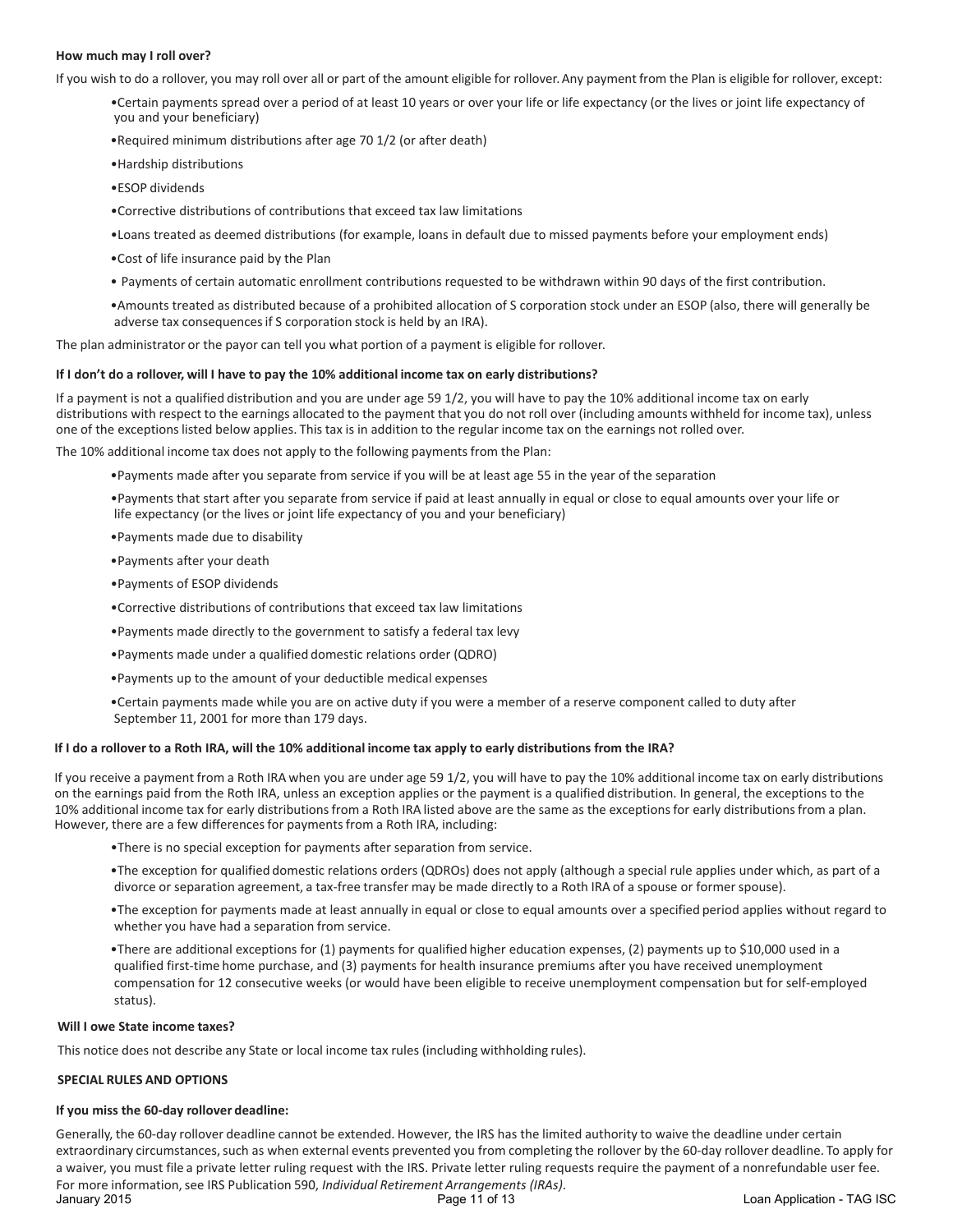#### **If your payment includes employerstock that you do not roll over:**

If you receive a payment that is not a qualified distribution and you do not roll it over, you can apply a special rule to payments of employer stock (or other employer securities) that are paid in a lump sum after separation from service (or after age 59 1/2, disability, or the participant's death). Under the special rule, the net unrealized appreciation on the stock included in the earningsin the payment will not be taxed when distributed to you from the Plan and will be taxed at capital gain rates when you sell the stock. If you do a rollover to a Roth IRA for a nonqualified distribution that includes employer stock (for example, by selling the stock and rolling over the proceeds within 60 days of the distribution), you will not have any taxable income and the special rule relating to the distributed employer stock will not apply to any subsequent payments from the Roth IRA or employer plan. Net unrealized appreciation is generally the increase in the value of the employer stock after it was acquired by the Plan. The plan administrator can tell you the amount of any net unrealized appreciation.

If you receive a payment that is a qualified distribution that includes employer stock and you do not roll it over, your basis in the stock (used to determine gain or loss when you later sell the stock) will equal the fair market value of the stock at the time of the payment from the Plan.

#### **If you have an outstanding loan that is being offset:**

If you have an outstanding loan from the plan, your plan benefit may be offset by the amount of the loan, typically when your employment ends. The loan offset amount is treated as a distribution to you at the time of the offset and, if the distribution is a nonqualified distribution, the earnings in the loan offset will be taxed (including the 10% additional income tax on early distributions, unless an exception applies) unless you do a 60-day rollover in the amount of the earnings in the loan offset to a Roth IRA or designated Roth account in an employer plan.

#### **If you receive a nonqualified distribution and you were born on or before January 1, 1936:**

If you were born on or before January 1, 1936, and receive a lump sum distribution that is not a qualified distribution and that you do not roll over, special rules for calculating the amount of the tax on the earningsin the payment might apply to you. For more information,see IRS Publication 575*, Pension and Annuity Income.*

#### If you receive a nonqualified distribution, are an eligible retired public safety officer, and your pension payment is used to pay for health **coverage or qualified long‐term care insurance:**

If the Plan is a governmental plan, you retired as a public safety officer, and your retirement was by reason of disability or was after normal retirement age, you can exclude from your taxable income nonqualified distributions paid directly as premiums to an accident or health plan (or a qualified long‐term care insurance contract) that your employer maintains for you, your spouse, or your dependents, up to a maximum of \$3,000 annually. For this purpose, a public safety officer is a law enforcement officer, firefighter, chaplain, or member of a rescue squad or ambulance crew.

#### **If you are not a plan participant:**

*Payments after death of the participant.* If you receive a distribution after the participant's death that you do not roll over, the distribution will generally be taxed in the same manner described elsewhere in this notice. However, whether the payment is a qualified distribution generally depends on when the participant firstmade a contribution to the designated Roth account in the plan. Also, the 10% additional income tax on early distributions and the special rules for public safety officers do not apply, and the special rule described under the section "If you receive a nonqualified distribution and you were born on or before January 1, 1936" applies only if the participant was born on or before January 1, 1936.

**If you are a surviving spouse:** If you receive a payment from the plan as the surviving spouse of a deceased participant, you have the same rollover options that the participant would have had, as described elsewhere in this notice. In addition, if you choose to do a rollover to a Roth IRA, you may treat the Roth IRA as your own or as an inherited Roth IRA.

A Roth IRA you treat as your own is treated like any other Roth IRA of yours, so that you will not have to receive any required minimum distributions during your lifetime and earnings paid to you in a nonqualified distribution before you are age 59 1/2 will be subject to the 10% additional income tax on early distributions(unless an exception applies).

If you treat the Roth IRA as an inherited Roth IRA, payments from the Roth IRA will not be subject to the 10% additional income tax on early distributions. An inherited Roth IRA is subject to required minimum distributions. If the participant had started taking required minimum distributions from the Plan, you will have to receive required minimum distributions from the inherited Roth IRA. If the participant had not started taking required minimum distributions, you will not have to start receiving required minimum distributionsfrom the inherited Roth IRA until the year the participant would have been age 70 1/2.

**If you are a surviving beneficiary other than a spouse:** If you receive a payment from the Plan because of the participant's death and you are a designated beneficiary other than a surviving spouse, the only rollover option you have is to do a direct rollover to an inherited Roth IRA. Payments from the inherited Roth IRA, even if made in a nonqualified distribution, will not be subject to the 10% additional income tax on early distributions. You will have to receive required minimum distributionsfrom the inherited Roth IRA.

*Payments under a qualified domestic relations order.* If you are the spouse or a former spouse of the participant who receives a payment from the Plan under a qualified domestic relations order (QDRO), you generally have the same options the participant would have (for example, you may roll over the payment as described in this notice). 519, U.S. Tax Guide for Aliens, and IRS Publication 515, Withholding of Tax on Nonresident Aliens and *Foreign Entities.*